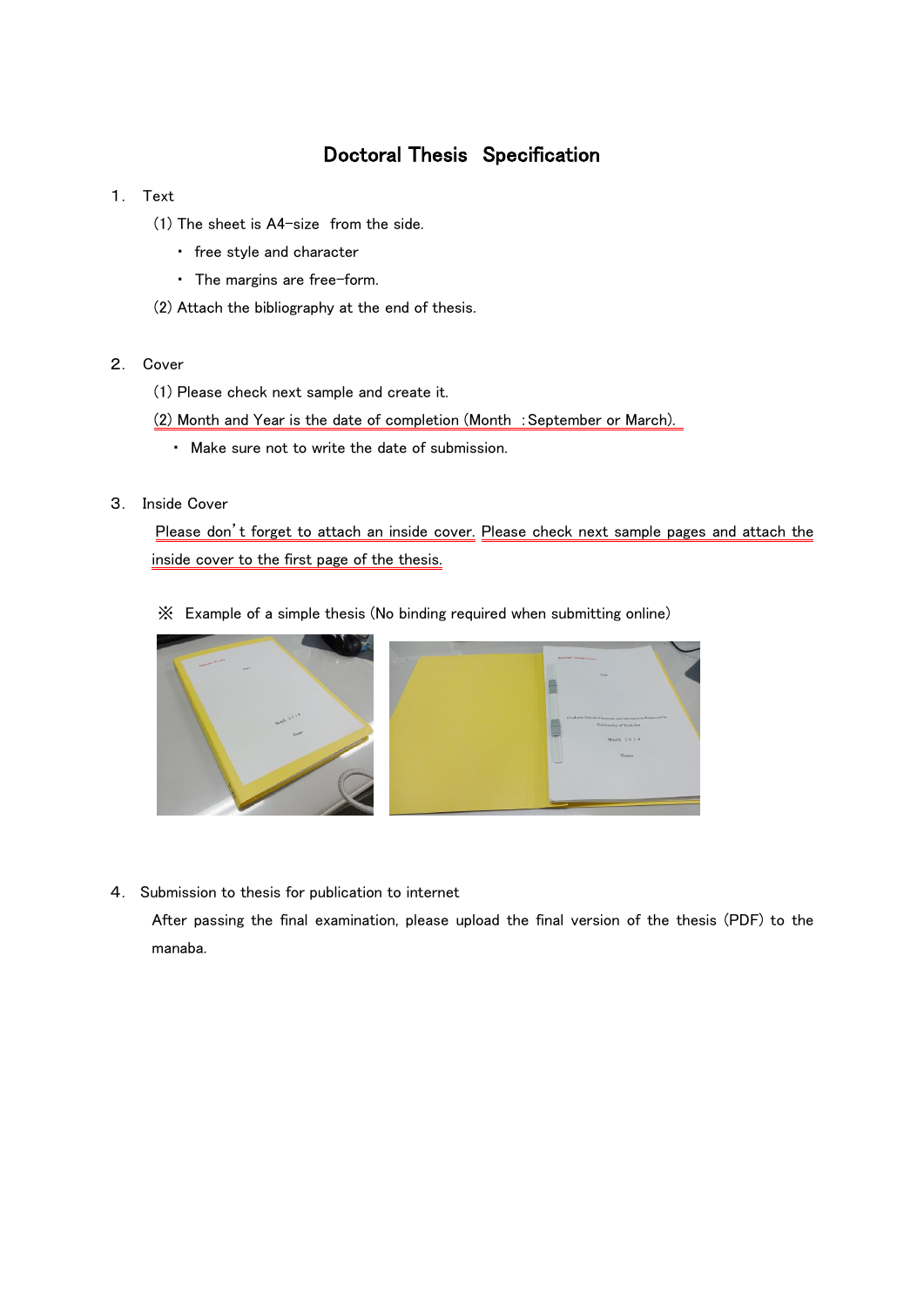Example (Cover)

# Title

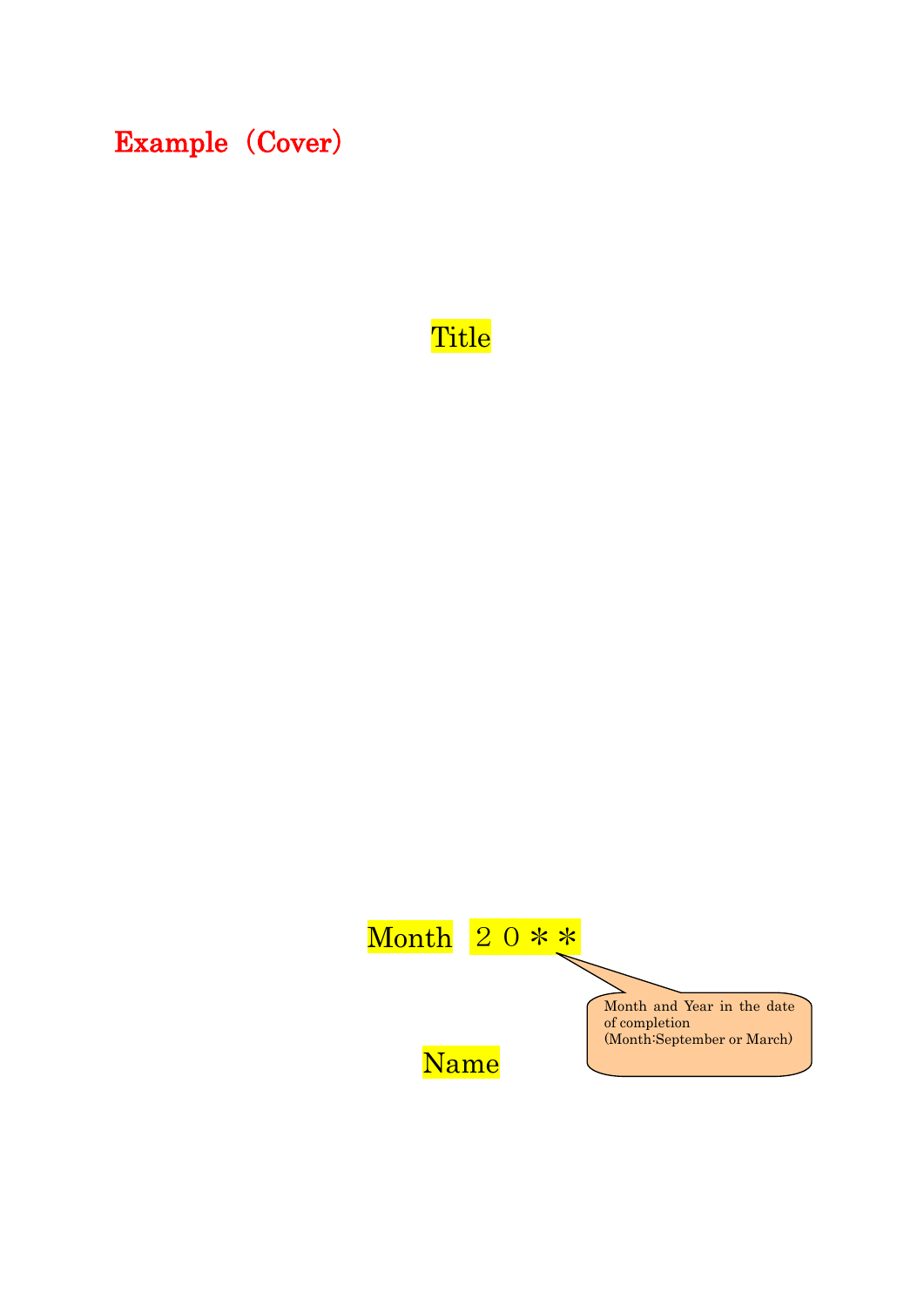# Example (Inside Cover)

# **Title**

## Graduate School of Science and Technology

Degree Programs in Systems and Information Engineering

University of Tsukuba

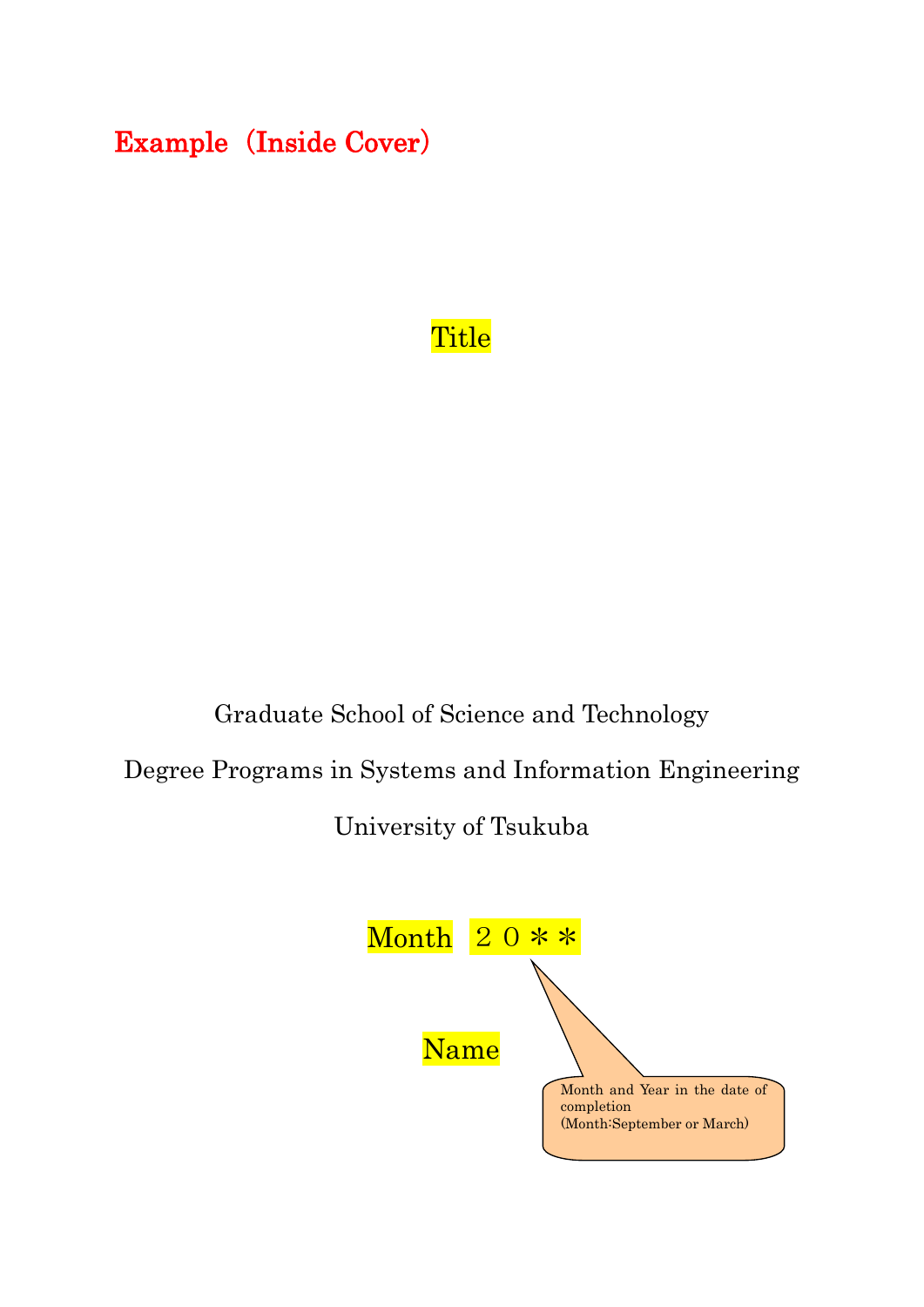### **別記様式第2号 インスティックス かんきょう こうしょう こうしょう (博甲)** 【Form2】Request for Screening of the Thesis (Sample)

Advisor, since we accept applications online in this before your submit that  $\mathbf{y}$  is formally submit that  $\mathbf{y}$  is formally submit that  $\mathbf{y}$  is formally submit that  $\mathbf{y}$  is formally submit that  $\mathbf{y}$  is formally submit that  $\mathbf{y}$  is formally submit that You need not to get Seal from Program Chair and



学 位 論 文 審 査 願 Request for Screening of the Thesis



| 筑波大学 | 受理番号 | Do not fill in | 課程博士 |
|------|------|----------------|------|
|------|------|----------------|------|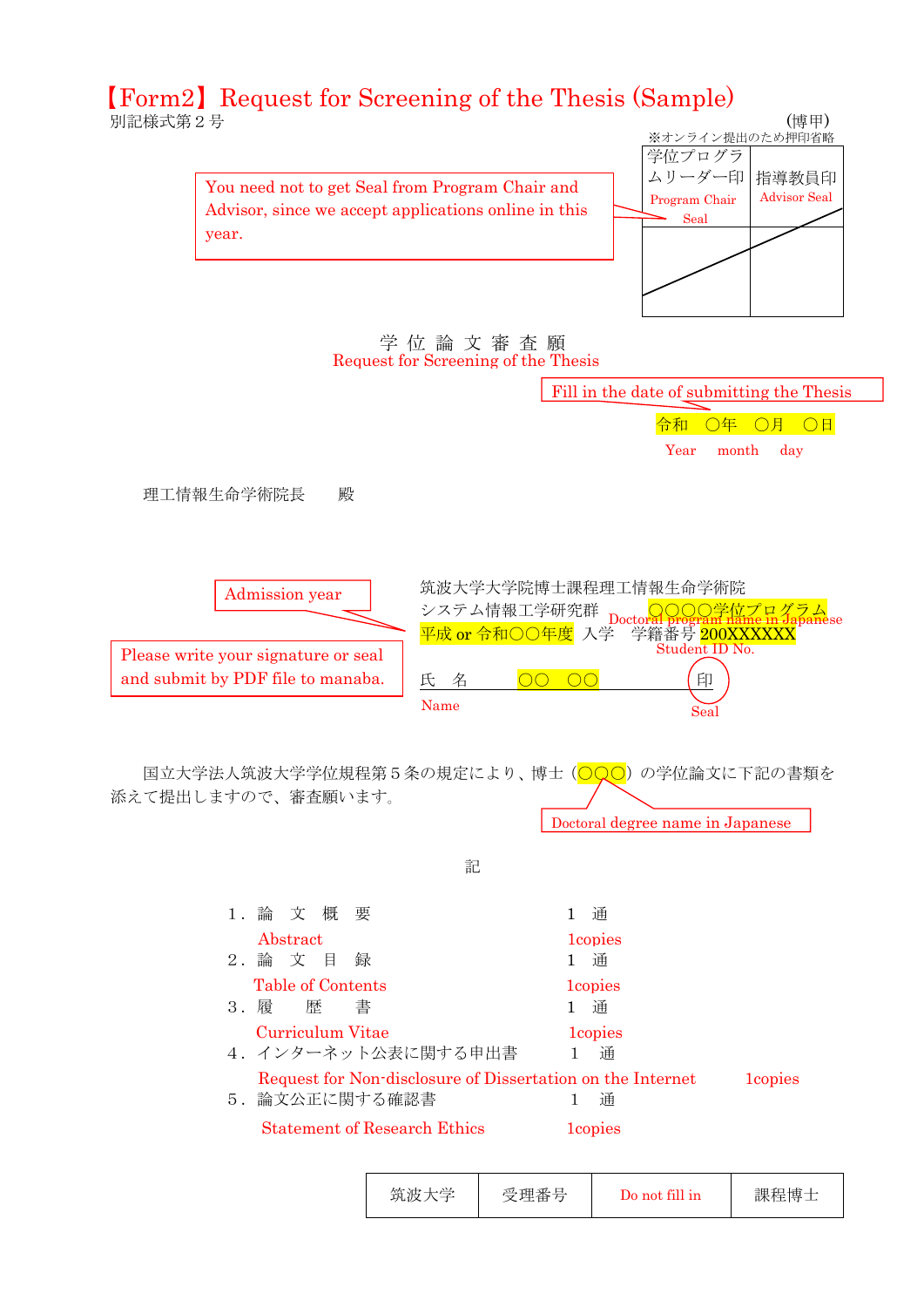# 【Form3】Abstract(Sample)





#### Precautions

- 1. To English title, Japanese translation should be affixed in parentheses.
- 2. Brief summary should be 5-10 pages in horizontally. Both side printing is OK.
- 3. Write the expected year and month (September or March) of the obtainment degree.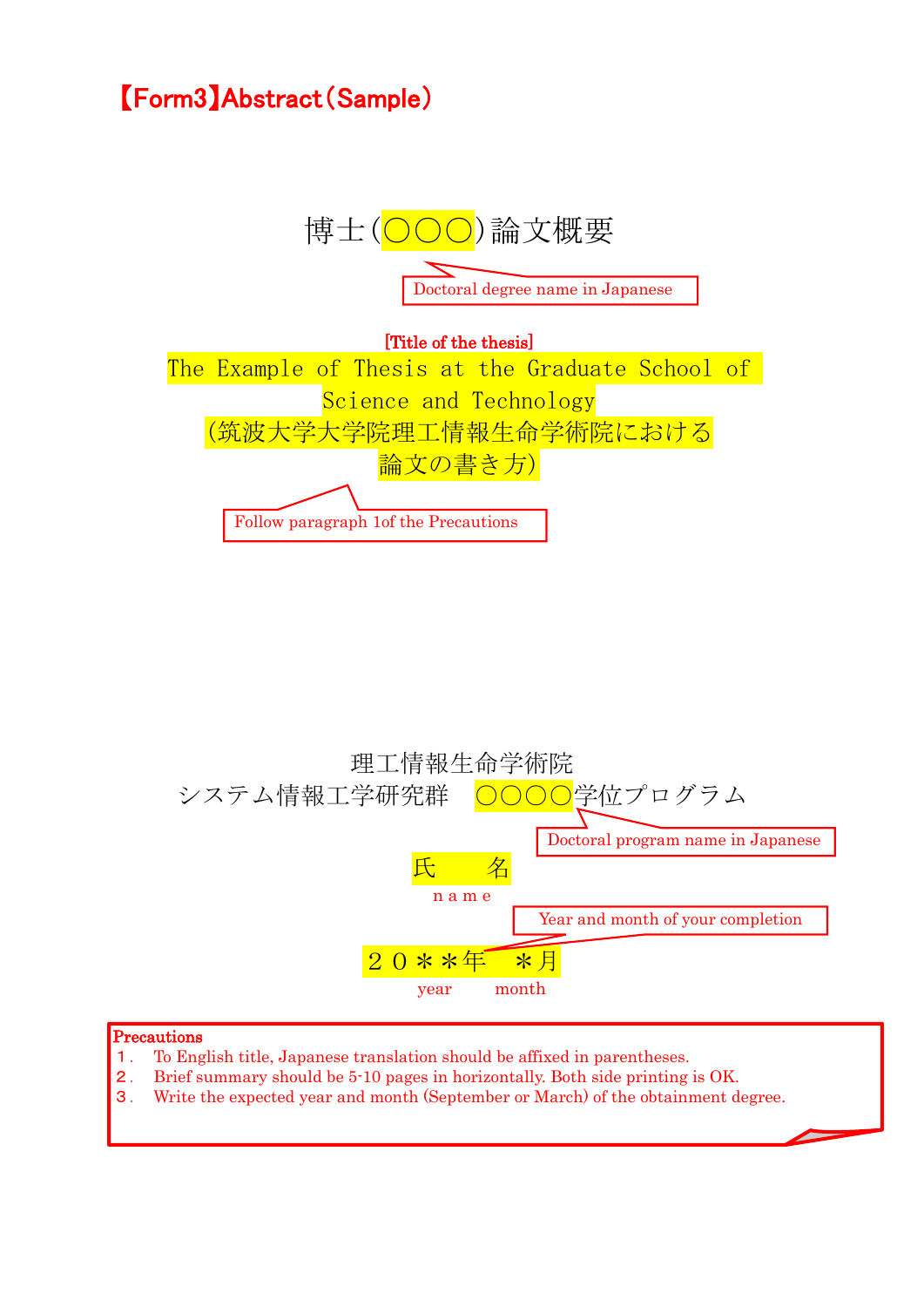|                                                                                                                                                             | <b>【Frown44】 Table of Title and References (Sample)</b>                                                            |                                                                         |                                          | (博甲)                                  |
|-------------------------------------------------------------------------------------------------------------------------------------------------------------|--------------------------------------------------------------------------------------------------------------------|-------------------------------------------------------------------------|------------------------------------------|---------------------------------------|
|                                                                                                                                                             | 論                                                                                                                  | 文<br>目<br>録<br>Table of Title and References                            |                                          | Follow paragraph 1 of the Precautions |
|                                                                                                                                                             |                                                                                                                    |                                                                         |                                          | 波<br>大<br>学<br>筑                      |
| 博士課程理工情報生                                                                                                                                                   |                                                                                                                    | 字籍番号<br>Student ID No.                                                  | 氏<br>名                                   |                                       |
| 命学術院システム情                                                                                                                                                   | 学位プログラム                                                                                                            | 20XXXXXX                                                                | $n$ ame                                  | 00 00                                 |
| 報工学研究群                                                                                                                                                      |                                                                                                                    |                                                                         |                                          |                                       |
| 【論文題目】<br>1.                                                                                                                                                |                                                                                                                    | The Example of Thesis at the Graduate School of Systems and Information |                                          |                                       |
| Title of the thesis                                                                                                                                         | Engineering                                                                                                        |                                                                         |                                          |                                       |
|                                                                                                                                                             |                                                                                                                    | <u>(筑波大学大学院理工情報生命学術院における博士論文の書き方)</u>                                   | Follow paragraph 2,6,7of the Precautions |                                       |
| 【印刷公表の方法および時期】<br>$2$ .                                                                                                                                     |                                                                                                                    |                                                                         |                                          |                                       |
| [例]                                                                                                                                                         | fow" and when The publication in print was<br>-本論文の主要部分は参考論文に示した論文で公表済みであり、さらに下記の論文として投稿中であ                        |                                                                         |                                          |                                       |
| る。                                                                                                                                                          |                                                                                                                    |                                                                         |                                          |                                       |
|                                                                                                                                                             | The essential part of this Thesis is already published in the papers listed in the "Reference Papers", and is also |                                                                         |                                          |                                       |
| being contributed as the paper below.                                                                                                                       |                                                                                                                    |                                                                         |                                          |                                       |
|                                                                                                                                                             | (1) <u>筑波太郎</u> , 土浦花子, 「制約充足問題の多項式時間全解探索について」, 人工知能学会誌                                                            |                                                                         |                                          |                                       |
| 3.                                                                                                                                                          | 【参考論文】Reference Papers – Follow paragraph 3,5,6,7of the Precautions                                                |                                                                         |                                          |                                       |
| [例]                                                                                                                                                         | 本論文の主内容は、下記(1),(2)として公表済みであり、さらに、(3),(4)の論文が公表予定である。                                                               |                                                                         |                                          |                                       |
|                                                                                                                                                             |                                                                                                                    |                                                                         |                                          |                                       |
| The essential part of this Thesis has been published as $(1)$ and $(2)$ of the following, and the papers of $(3)$ and $(4)$ are<br>planned to be published. |                                                                                                                    |                                                                         |                                          |                                       |
| ・公表済み論文                                                                                                                                                     | <b>Published Papers</b>                                                                                            |                                                                         |                                          |                                       |
| (1) Taro Tsukuba and Hanako Tsuchiura, "A Frequency Domain Repetitive Control Algorithm for Robot                                                           |                                                                                                                    |                                                                         |                                          |                                       |
| Manipulators", Proc. of the 2nd Motion and Vibration Control Conf, Yokohama, Aug, 2007, pp.12-20                                                            |                                                                                                                    |                                                                         |                                          |                                       |
| (2) 筑波太郎,「○○・・・・・に関する研究」, 日本○○学会誌, Vol.20, No.2, 2006, pp.234-241                                                                                           |                                                                                                                    |                                                                         |                                          |                                       |
| ・採録決定論文                                                                                                                                                     | <b>Papers Accepted</b>                                                                                             |                                                                         |                                          |                                       |
|                                                                                                                                                             | (3) Taro Tsukuba, "Implementation of Distributed Robot Control Systems with Transputers", Trans. of the            |                                                                         |                                          |                                       |
|                                                                                                                                                             | SICE (計測自動制御学会論文集), (Vol.7, No.4 採録予定)                                                                             |                                                                         |                                          |                                       |
|                                                                                                                                                             | <mark>(4) <u>筑波太郎</u>,土浦花子,「制約充足問題の多項式時間全解探索について」,人工知能学会誌</mark> ,                                                 |                                                                         |                                          |                                       |
| 定)                                                                                                                                                          |                                                                                                                    |                                                                         |                                          |                                       |
|                                                                                                                                                             |                                                                                                                    |                                                                         |                                          |                                       |
| 4. 【その他の論文】                                                                                                                                                 | <b>Other Papers</b>                                                                                                | Follow paragraph 4,5,6,7of the Precautions                              |                                          |                                       |
| 「例」                                                                                                                                                         |                                                                                                                    |                                                                         |                                          |                                       |
| ・公表済み論文 Published Papers                                                                                                                                    |                                                                                                                    |                                                                         |                                          |                                       |
| (1) Taro Tsukuba and Hanako Tsuchiura, "                                                                                                                    |                                                                                                                    |                                                                         |                                          |                                       |
| ・採録決定論文<br>Papers Accepted                                                                                                                                  |                                                                                                                    |                                                                         |                                          |                                       |
| (2) 筑波太郎, 「・・・・<br><b>Presented Paper Without Review</b>                                                                                                    |                                                                                                                    |                                                                         |                                          |                                       |
| ・査読のない発表論文<br>(3) 筑波太郎, 土浦花子, 「・・・・・                                                                                                                        |                                                                                                                    |                                                                         |                                          |                                       |
|                                                                                                                                                             |                                                                                                                    |                                                                         |                                          |                                       |
| Precautions:                                                                                                                                                |                                                                                                                    |                                                                         |                                          |                                       |

- 1. To the titles in English, affix the Japanese translation enclosed in parentheses.
- 2. In the field of "How and when the publication in print was made", fill out only the single or joint authorship paper related to the Thesis, with review and which is being contributed.
- 3. In the field of "Reference Papers", fill out the single or joint authorship paper related to the Thesis, with review and which have been published or accepted.
- 4. In the field of "Other Papers", fill out the papers applicable to the following according to the "Reference Papers".
	- (1) Single or joint authorship paper with review, unrelated to the Thesis.
	- (2) Papers presented without review at a lecture meeting, etc. in Japan.
- 5. In the field of "Reference Papers", categorize the papers "published" or "accepted" distinctly. Furthermore, in the field of "Other Papers", categorize the papers "without review" distinctly.
- 6. Underline the name of the applicant.
- 7. Create the Index referring to "The Points to Complete in the Index of the Thesis".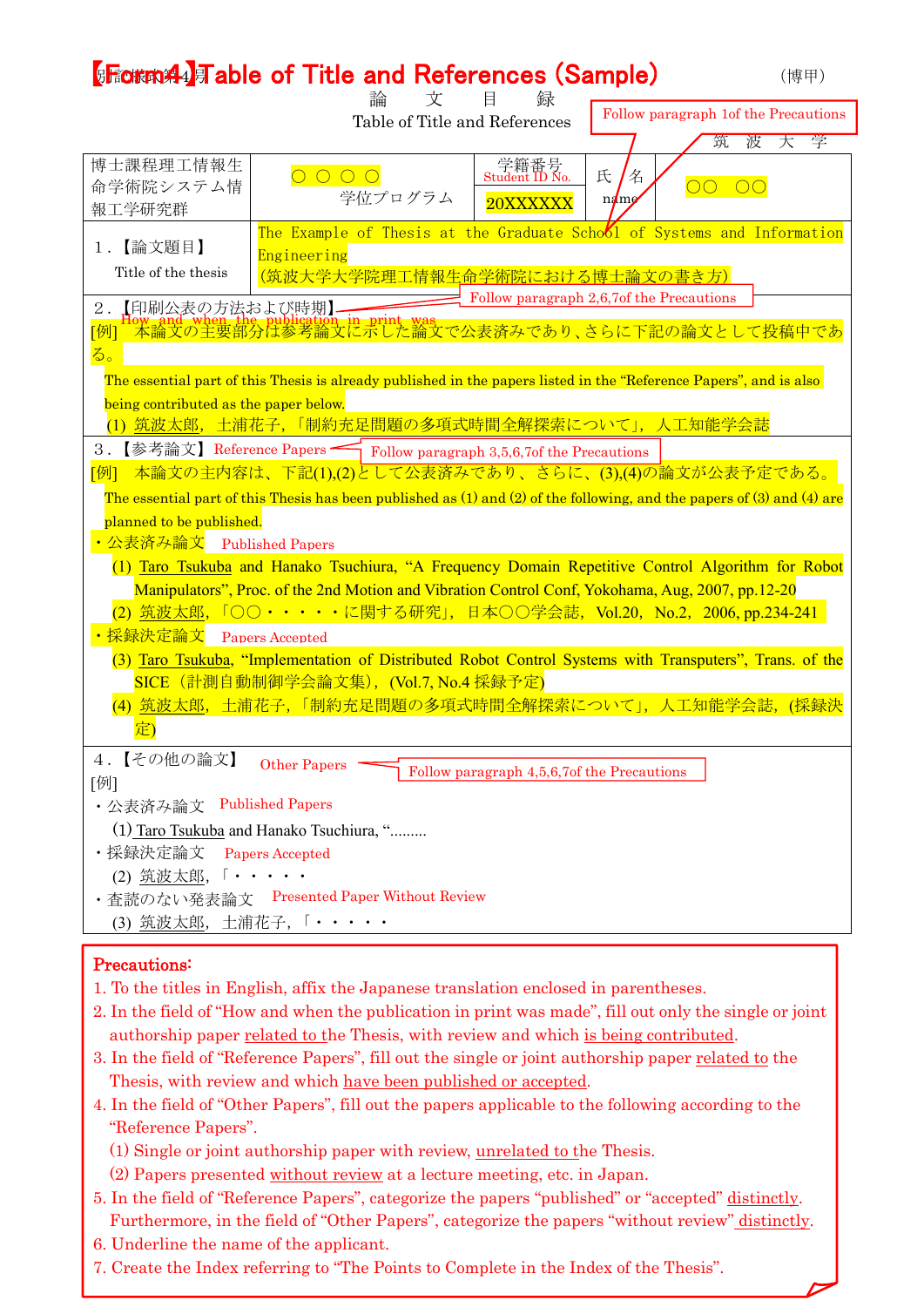#### 【**The Points to Complete in the Index of the Thesis**】

The Index of the Thesis is a list of the single or joint authorship papers of the applicant's writings to which the following apply, (a) to (d).

If you do not have any applicable papers, fill out – 1 "Subject of the Thesis"- only.

- (a) Papers with review and have been published
- (b) Papers with review and have been accepted
- (c) Papers with review and is being submitted, but not accepted yet
- (d) Papers presented without review at a lecture meeting, etc. in Japan

#### 1.【**Subject of the Thesis**】

Fill in the subject of the Thesis being submitted. To the titles in English, affix the Japanese translation enclosed in parentheses.

#### 2.【**How and when the publication in print was made**】

Fill in the papers related to the Thesis being submitted and applicable to the above (c).

#### **(Example)**

The essential part of this Thesis is already published / planned to be published in the papers listed in the "Reference Papers", and also is being contributed as the paper below.

(1) Taro Tsukuba and Hanako Tsuchiura, "Getting All Solutions to Constraint Satisfaction Problems in Polynomial Time", Journal of the Japanese Society for Artificial Intelligence.

#### 3.【**Reference Papers**】

Fill in the Papers related to the Thesis being submitted and applicable to the above (a) and (b), categorizing them into (a) and (b).

#### **(Example 1)**

The essential part of this Thesis has been published as (1) and (2) in the following Reference Papers.

- Published Papers

(1) Taro Tsukuba and Hanako Tsuchiura, "A Frequency Domain Repetitive Control Algorithm for Robot Manipulators", Proc. of the 2nd Motion and Vibration Control Conf. Yokohama, Aug. 2007, pp.12-20

(2) Taro Tsukuba, "Research on XXXXX", Journal of the Japanese Society for XXXXX, Vol.20, No.2, 2006, pp.234-241

#### **(Example 2)**

The essential part of this Thesis are planned to be published as the following papers

- Papers Accepted

(1) Taro Tsukuba, "Implementation of Distributed Robot Control Systems with Transputers", Trans. Of the SICE

(Transactions of The Society of Instrument and Control Engineers) (Accepted and to be Published in Vol.7, No.4) **(Example 3)**

The essential part of this Thesis has been published as (1) of the following, and the paper of (2) is planned to be published.

- Published Papers

(1) Taro Tsukuba and Hanako Tsuchiura, "Behavior of Misfit Dislocations in GaAs Epilayers Grown on si as Low Temperature by Molecular Beam Epitaxy", Jpn. J. Appl. Phys., Vol.7, No.4, 2007, pp.23-30

- Papers Accepted

(2) Taro Tsukuba, "Implementation of Distributed Robot Control Systems with Transputers", Trans. Of the SICE (Transactions of the Society of Instrument and Control Engineers) (Accepted)

#### **4. "Other Papers"**

Fill in the Papers with review unrelated to the Thesis being submitted, categorizing them into above (a) and (b). Or, fill in the presented papers without review at a lecture meeting, etc. in Japan as described in above (d), indicating that interest. To fill in the papers, refer to the way of filling in the papers in "Reference Papers".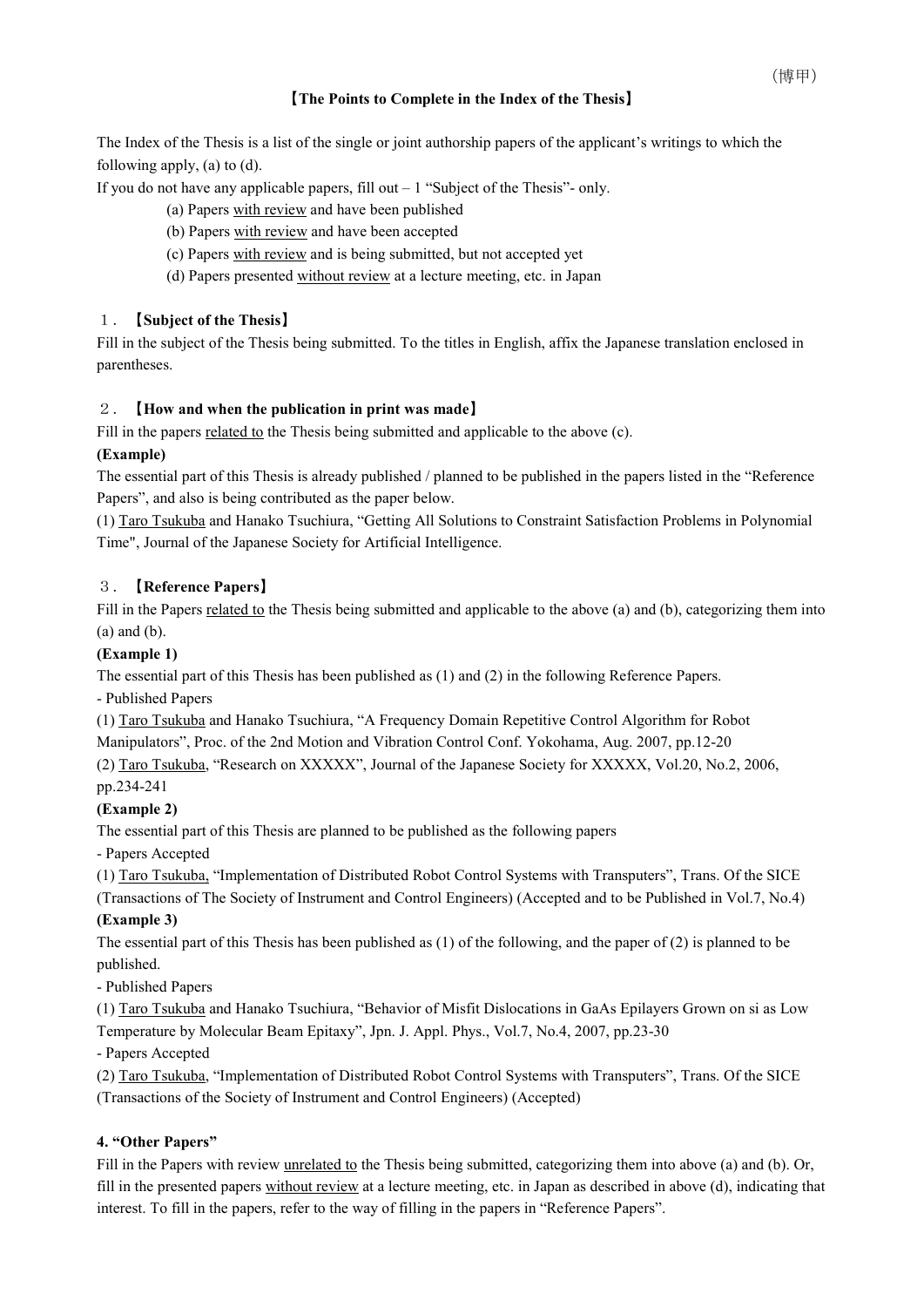## 別記様式第 5 号 【Form5】Curriculum Vitae (Sample)





注1)学位記は、氏名欄の記載に基づき、作成します。手書する場合は、楷書ではっきりと記入してください。 また,英文学位記を併せて作成しますので,英字氏名もはっきりと記入してください。

Note 1: The diploma will be written based on your Curriculum Vitae. Write your name in block letters clearly.

注2) 論文博士(乙)については、学籍番号の記入は不要です。Note 2: Student ID is not required on doctoral degree by thesis only.

| 学籍番号<br>20XXXXXXX                           |                     | Fill in the date of submitting the                      | (令和         | <mark>**年**月**日</mark> 現在)                                                  |          |
|---------------------------------------------|---------------------|---------------------------------------------------------|-------------|-----------------------------------------------------------------------------|----------|
| Student ID                                  |                     |                                                         |             |                                                                             |          |
| フリガナ<br>アルベルトアインシュタイン<br>Kana               |                     | 籍<br>本                                                  | Switzerland |                                                                             |          |
| 氏<br>名                                      |                     | (国籍)                                                    |             |                                                                             |          |
| Albert Einstein<br>Name                     |                     | Birth place                                             |             | Japanese nationality holders should list their                              |          |
|                                             |                     | (Nationality)                                           |             | permanent address (prefecture name), and foreign                            |          |
| 立記作成に使用)<br>英字                              |                     | 現住所<br>Address                                          |             | students should list their nationality (country name)<br>プリス 田 ワーコー on on o |          |
| Spell your name that you would like to be   |                     | 31-xxx Ichinoya Dormitory                               |             |                                                                             |          |
| written on diploma                          |                     | <b>University of Tsuk</b>                               |             |                                                                             |          |
| <u> Albert Einstein</u>                     |                     | Tsukuba-shi,Ibara                                       | [Note]      | Your e-mail address and mobile phone number                                 |          |
|                                             |                     | e-mail                                                  | XX@X        | are needed to be asked something just in case.                              |          |
|                                             |                     |                                                         |             | Write them that are available until the completion                          |          |
| 生年月日                                        |                     | 自宅電話番号<br>Phone number                                  | ceremony.   |                                                                             |          |
| XXXX 年<br>XX 月 XX 日生                        |                     |                                                         |             | $\Lambda\Lambda\Lambda\Lambda$                                              |          |
| Birth date<br>Both Japanese and Western     |                     | 携帯電話番号                                                  |             | 090 ) XXXX                                                                  | $-$ XXXX |
| calendars can be used.                      |                     | Mobile phone number                                     |             |                                                                             |          |
| 年<br>万                                      | 学                   |                                                         |             | 歴 (大学以上(高専修了者は高専以上))                                                        |          |
|                                             |                     | Academic history (after university)                     |             |                                                                             |          |
| XXXX年 XX 月~ XXXX年<br>XX 月                   |                     |                                                         |             | Department of Physics, Swiss Federal Polytechnic School                     |          |
| 卒業修了退学·除籍·(<br>)                            | Zurich, Switzerland |                                                         |             |                                                                             |          |
| XXXX年 XX 月~ XXXX年<br>XX 月                   |                     | Master's Program in Policy and Planning Sciences        |             |                                                                             |          |
| 卒業修了・退学・除籍・(<br>$)$ )                       |                     | <b>Graduate School of Science and Technology</b>        |             | Degree Programs in Systems and Information Engineering (Reseach             |          |
|                                             | Student)            |                                                         |             |                                                                             |          |
| XXXX年 XX 月~ XXXX年<br>$XX$ 月                 |                     | Master's Program in Policy and Planning Sciences        |             |                                                                             |          |
| $)$ )<br>卒業修了・退学・除籍・(                       |                     | <b>Graduate School of Science and Technology</b>        |             | Degree Programs in Systems and Information Engineering                      |          |
| XXXX年 XX 月~<br>月                            |                     | <b>Doctoral Program in Policy and Planning Sciences</b> |             |                                                                             |          |
|                                             |                     | <b>Graduate School of Science and Technology</b>        |             |                                                                             |          |
| $)$ )<br><mark>卒業修了・退学・</mark>              |                     |                                                         |             | Degree Programs in Systems and Information Engineering                      |          |
| Need not to write the                       |                     |                                                         |             |                                                                             |          |
| graduation day<br>$)$ )                     |                     |                                                         |             |                                                                             |          |
|                                             |                     |                                                         |             |                                                                             |          |
| 年<br>月                                      |                     | 職                                                       | 歴           | 等<br>history<br>Job                                                         |          |
| XXXX年 XX 月                                  |                     |                                                         |             |                                                                             |          |
| XXXX 年<br>XX 月                              |                     |                                                         |             | Technical Assistant, Swiss Patent Office Bern, Switzerland                  |          |
| XXXX 年 XX<br>月<br>XXXX 年<br>XX 月 present    |                     | 00000                                                   | QO Co., Ltd |                                                                             |          |
| 年.<br>月~<br>年                               |                     |                                                         |             |                                                                             |          |
| If you belong now, write                    |                     |                                                         |             | If you do not have any job experience just write "None".                    |          |
| $^{\prime\prime}$ present $^{\prime\prime}$ |                     |                                                         |             |                                                                             |          |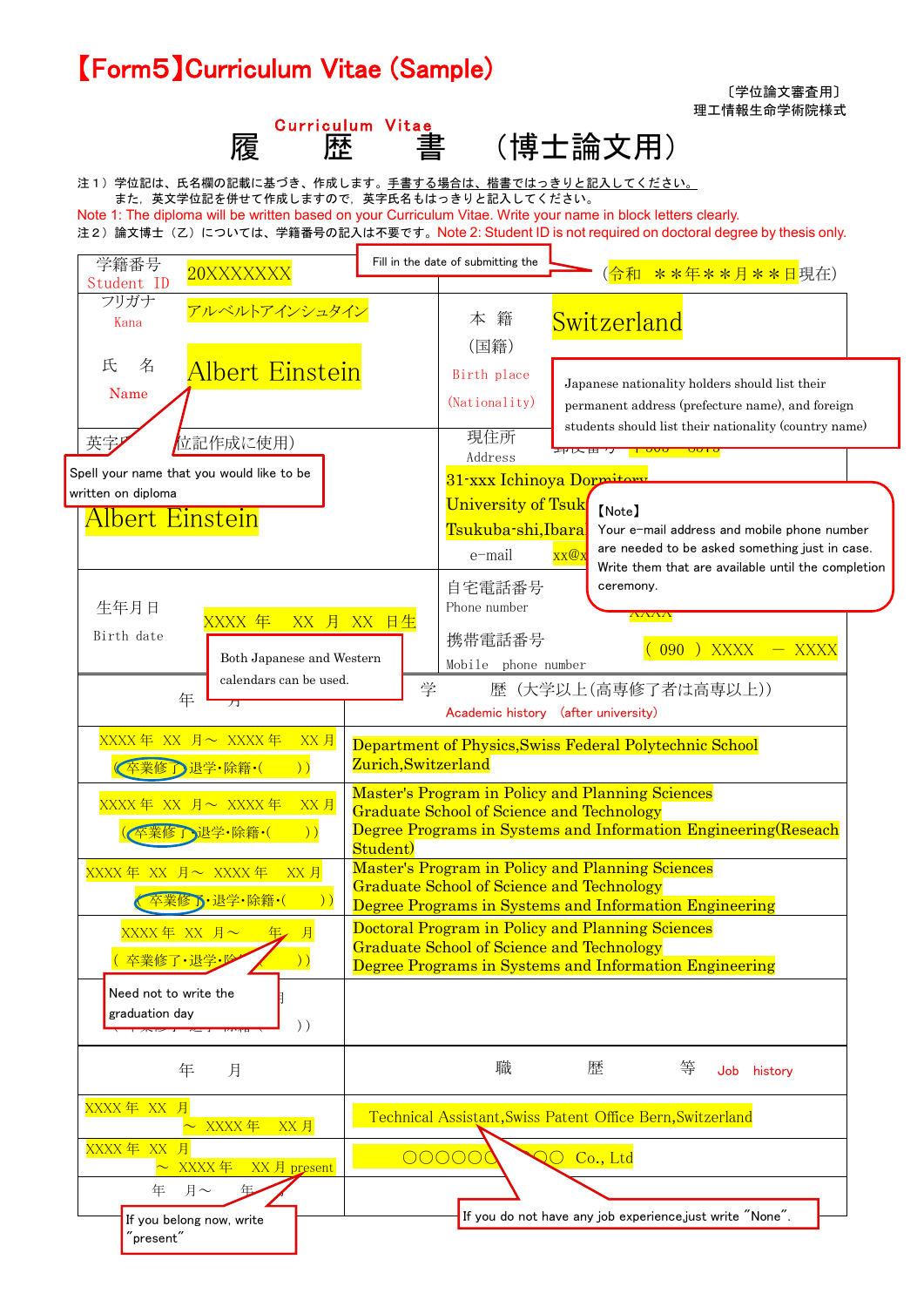### **【Form6】Request for Non-disclosure / Disclosure on the Internet of My Dissertation(Sample)**

インターネット公表に関する申出書

Request for Non-disclosure / Disclosure on the Internet of My Dissertation

令和 年 月 日 Date: dd/ mm/ yyyy

筑波大学長 殿 To: President of the University of Tsukuba

筑波大学大学院 University of Tsukuba Graduate School and Programs: 博士課程理工情報生命学術院 研究群 ありの 学位プログラム Doctoral Program in ○○○○○○○○ Degree Programs in Systems and Information Engineering Graduate School of Science and Technology 年度入学 学籍番号 Enrollment Year: 20XX Student ID Number: 2XXXXXXX (住 所 (論文博士のみ記載) Address (\*For the candidate of the doctoral degree by thesis only):

氏 名

[Full Name (Type): TSUKUBA Taro [1]

博士学位論文のインターネット公表に関して、下記のとおり申し出ます。 I hereby request that my Ph.D. dissertation to be disclosed or not be disclosed on the Internet as is stated below.

> 記 Details

1 論文の全文をインターネット公表することについて Regarding disclosure on the Internet of the full text of the dissertation, 特に問題はない There is no problem at all. ■ やむを得ない事由があることから公表に支障があるため、論文の全文に代えて「論文の要約」 の公表を希望する。 (チェックした者は以下の事項にも回答すること) I would like to publish my summary of dissertation instead of the full text due to unavoidable reasons. (Please answer the following, if you have any problem.) Choose one of them.

※オンライン提出に用いるシステムの提出ログをもって本人証明とし、これを押印又は署名の代わりとする。 ※Since the submission log of the online submission system will be treated as proof of your identity, your seal and signature can be omitted.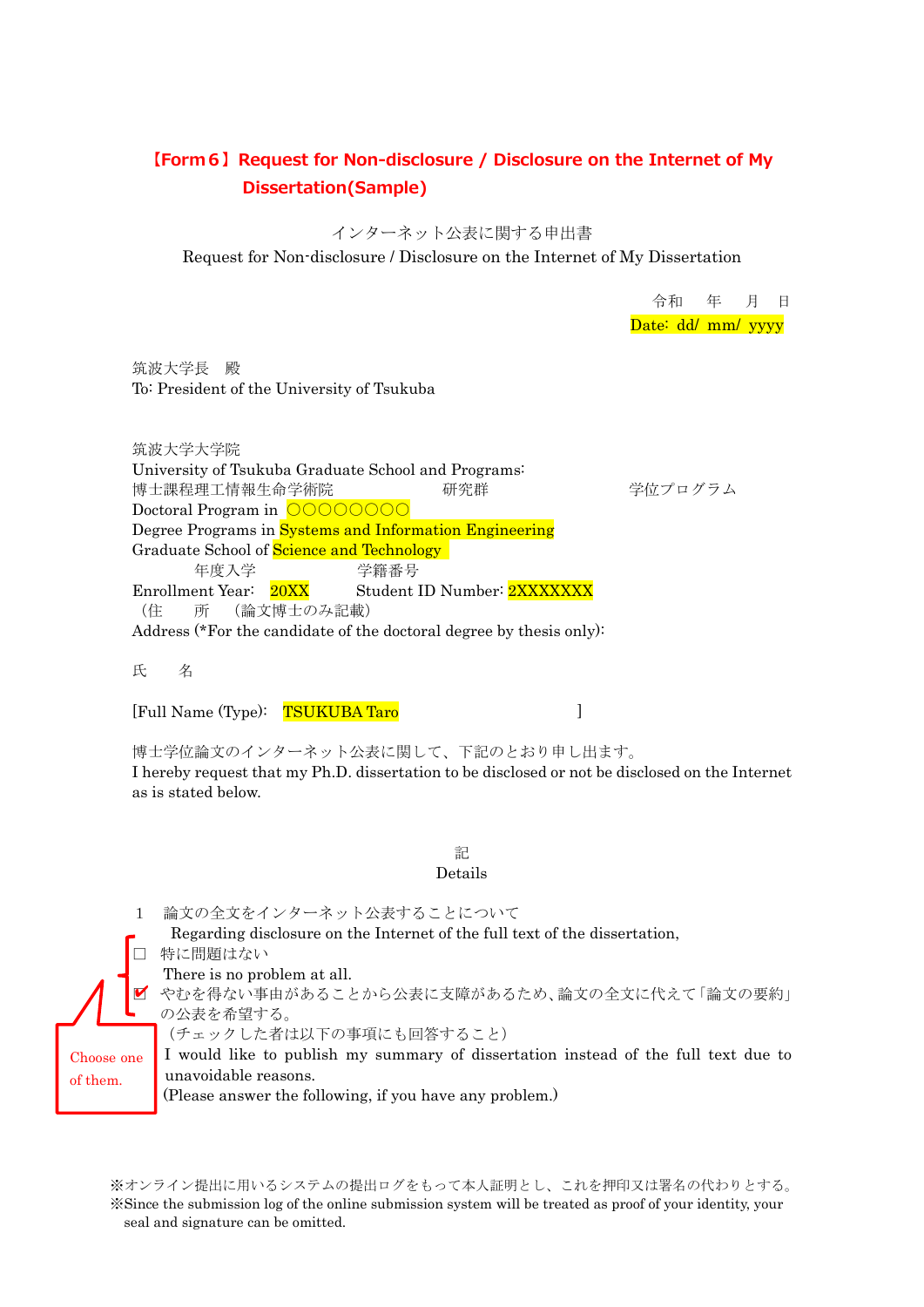| 論文の全文をインターネット公表できない事由<br>2                                                                                                                         |
|----------------------------------------------------------------------------------------------------------------------------------------------------|
| d on the Internet due to the<br>If you can't publish the full text of your dissertation,                                                           |
| select the reason from the following.                                                                                                              |
|                                                                                                                                                    |
| It $\boldsymbol{g}$<br>■ 立体形状による表現を含む等の理由のため                                                                                                       |
| ideas such as expressions by three-dimensional shape.                                                                                              |
| 出版刊行、多重公表を禁止する学術ジャーナルへの掲載を予定しているため<br>V                                                                                                            |
| ideas that schedule to be published in academic journals that prohibit multiple<br>publication and/or plan to be published in specialized books.   |
| 特許の申請等による理由のため<br>ideas such as related to patent application.                                                                                     |
| 著作権保護、個人情報保護等の理由により1年を超えて公表することができないため                                                                                                             |
| contents such as copyrighted materials be longing to others and/or personal information.                                                           |
| Therefore I cannot disclose it even one year later.<br>その他 (                                                                                       |
| Others                                                                                                                                             |
|                                                                                                                                                    |
| $\boldsymbol{3}$<br>上記理由の詳細                                                                                                                        |
| Give detailed explanations; include the corresponding pages, name of the publishers/<br>magazines/journals, and date of issues/publications.       |
| (該当するページや出版社、雑誌、ジャーナル等の名称とその発行または掲載時期などを含めて、                                                                                                       |
| 詳細な理由を記載すること)                                                                                                                                      |
| (e.g.) I am planning to submit the contents of Chapter 0 of my doctoral dissertation to $\circlearrowright \circlearrowright$                      |
| $\circledcirc$ , an international academic journal. The publication date is planned to be around October<br>20XX.                                  |
| やむを得ない事由の解消(予定)時期<br>$\overline{4}$                                                                                                                |
| (Estimated) Date of resolution of the unavoidable reason                                                                                           |
| ※学位論文の全文の公開を延期できる期間は、原則として学位論文の受理後1年を限度とする<br>XIn principal, the period of non-disclosure is limited to one year after receiving the dissertation. |
| 解消しない<br>$\Box$                                                                                                                                    |
| It would not be resolved.                                                                                                                          |
| 令和 ○年 ○月頃<br>☑<br>Signature                                                                                                                        |
| It would be resolved by about<br>dd / mm / yyyy<br>上記の申出を確認しま                                                                                      |
| Supervisor<br><b>TSUKUBA Jiro</b>                                                                                                                  |
| 指導教員<br>署名                                                                                                                                         |
| ※以下、専攻記載                                                                                                                                           |
| 上記の申出を(適)・ 否 と判断します。<br><mark>令和 ○ 年 ○ 月 ○ 日</mark> 学位プログラムリーダー 筑波 三郎                                                                              |
| 署名又は記名押印                                                                                                                                           |
|                                                                                                                                                    |
| The following are not required. $\downarrow$                                                                                                       |
| 上記の甲出を承認します。                                                                                                                                       |
| <u>研究群長</u><br>令和<br>月<br>年<br>日<br>署名又は記名押印                                                                                                       |
| 理工情報生命学術院運営委員会                                                                                                                                     |
| 上記の申出を承認します。<br>令和<br><u>学術院長</u><br>年<br>月<br>日                                                                                                   |
| 署名又は記名押印<br>※オンライン提出に用いるシステムの提出ログをもって本人証明とし、これを押印又は署名の代わりとする。                                                                                      |

※Since the submission log of the online submission system will be treated as proof of your identity, your seal and signature can be omitted.